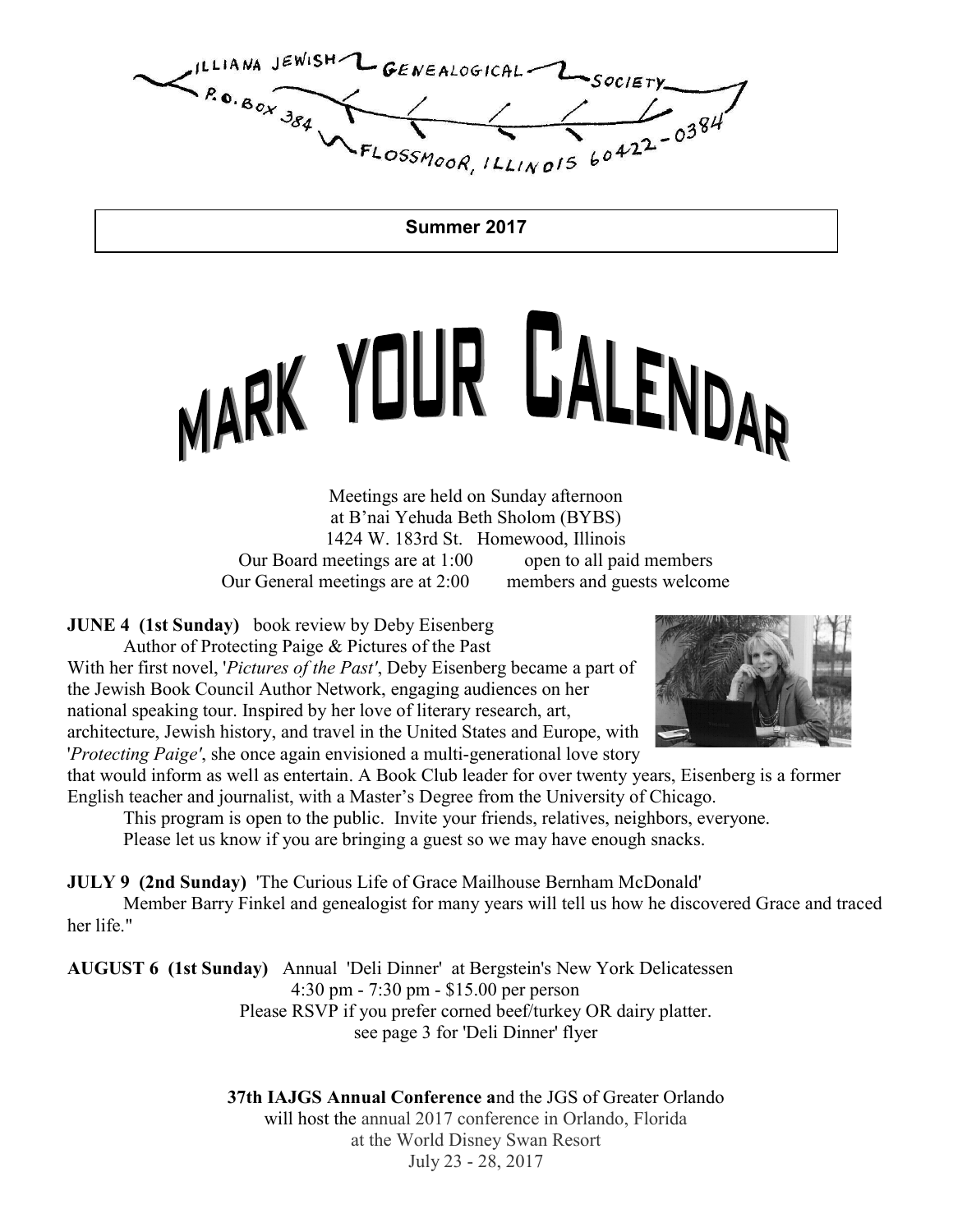# Trudy's Topics

 After a couple of years of de-cluttering my house in Homewood (40 years of memories and accumulation), Sid and I took a major step and purchased a residence in North Fort Myers, Florida.

 They say things happen in threes and this has proven true for us. Is that good or bad? THE FIRST QUARTER

- 1) We left, Homewood on Friday, January 13. (a lucky day for us).
- 2) Our bid was accepted on my birthday, February 2.
- 3) Closing day was on March 16 (the day before St. Patrick's Day). So we have a bit of Irish Luck also.

CHICAGO CONNECTION

- 1) The realtor we used in Florida-his parents lived in Chicago for many years.
- 2) the salesman at the tile store in Florida had just returned from vacation. Politely I asked 'where he went?' He replied Chicago.
- 3) On the road home, one of the motel clerks when she saw our home address said that she worked at a nursing home in Homewood, a mile from my house.

#### THE SAD THREES

- 1) while my daughter-in-law and son were on a weekend cruise, her old dog died. On a Sunday early morning, what do I do? Finally after three telephone calls, I got a human who helped me through this situation. Long and short, his team came to the house took the dead dog, and held the animal until the children returned home. Sadly, I had to telephone my children and tell them what happened. On their way home from their cruise, they stopped at the vet place and finalized the plans. For those that know me, I am not an animal lover and was happy to be told that I did the right thing.
- 2) I lost the diamond from my wedding ring.
- 3) the day before we left for Chicago, my 4 year old grandson accidentally stepped on the neighbors dog who in turn bit his foot. What a horrible way to end his spring break. Monday he had a doctor visit and gradually started heeling. I was told he was becoming a good hopper and loved being pushed around on the desk chair.

#### ILLINOIS COMPLETION

I just hope that Illinois will be another easy three

- 1) finish de-cluttering,
- 2) another garage sale,
- 3) selling furniture.

If you know someone needing furniture at reasonable prices, please let me know.

#### IJGS Tribute Cards

To purchase donation cards at \$1.50 each please email IJGS@comcast.net or call Trudy to arrange pick up at a prearranged time.

 We also have beige color stationary - "Greetings from one leaf on our family tree to another"

> Both calligraphy by Roslyn Greenberg, may she rest in peace.

#### Future Programs

If you have a suggestion for a program that you would like to hear or learn about, please let anyone on the board know.

#### From Our Historian

If you see an article(s) in the newspapers or bulletins pertaining to our monthly meetings please save it for our society scrapbook. You can give it to me or Trudy at a meeting.

Thank you, Evelyn

#### IJGS BOARD MEMBERS

| President                   | <b>Trudy Barch</b>             | $(708)$ 957-9457   |
|-----------------------------|--------------------------------|--------------------|
| Vice President              | June Shifrin                   | $(708) 754 - 7620$ |
| Program                     | committee                      |                    |
| Treasurer                   | Sandy Miller                   | $(815) 806 - 0599$ |
| Publicity                   | Doris Sweeney                  | $(708) 720 - 2219$ |
| Newsletter                  | <b>Trudy Barch</b>             | $(708)$ 957-9457   |
| <b>Tribute Cards</b>        | ijgs@comcast.net               |                    |
| Historian                   | Evelyn Friedman (708) 799-8512 |                    |
| Deli Dinner                 | committee                      |                    |
| Refreshments                | Evelyn Friedman (708) 799-8512 |                    |
| Web Master                  | Sid Barch                      | $(708)$ 957-9457   |
| Member-at-Large Fred Miller |                                | $(815) 806 - 0599$ |
| Supporters                  | Ruth Landauer                  |                    |
|                             | Lee Yates                      |                    |

IJGS WebPage: ijgs.iajgs.org E-mail address: IJGS@comcast.net

Renewal form for the 2017/2018 season can be find on page 7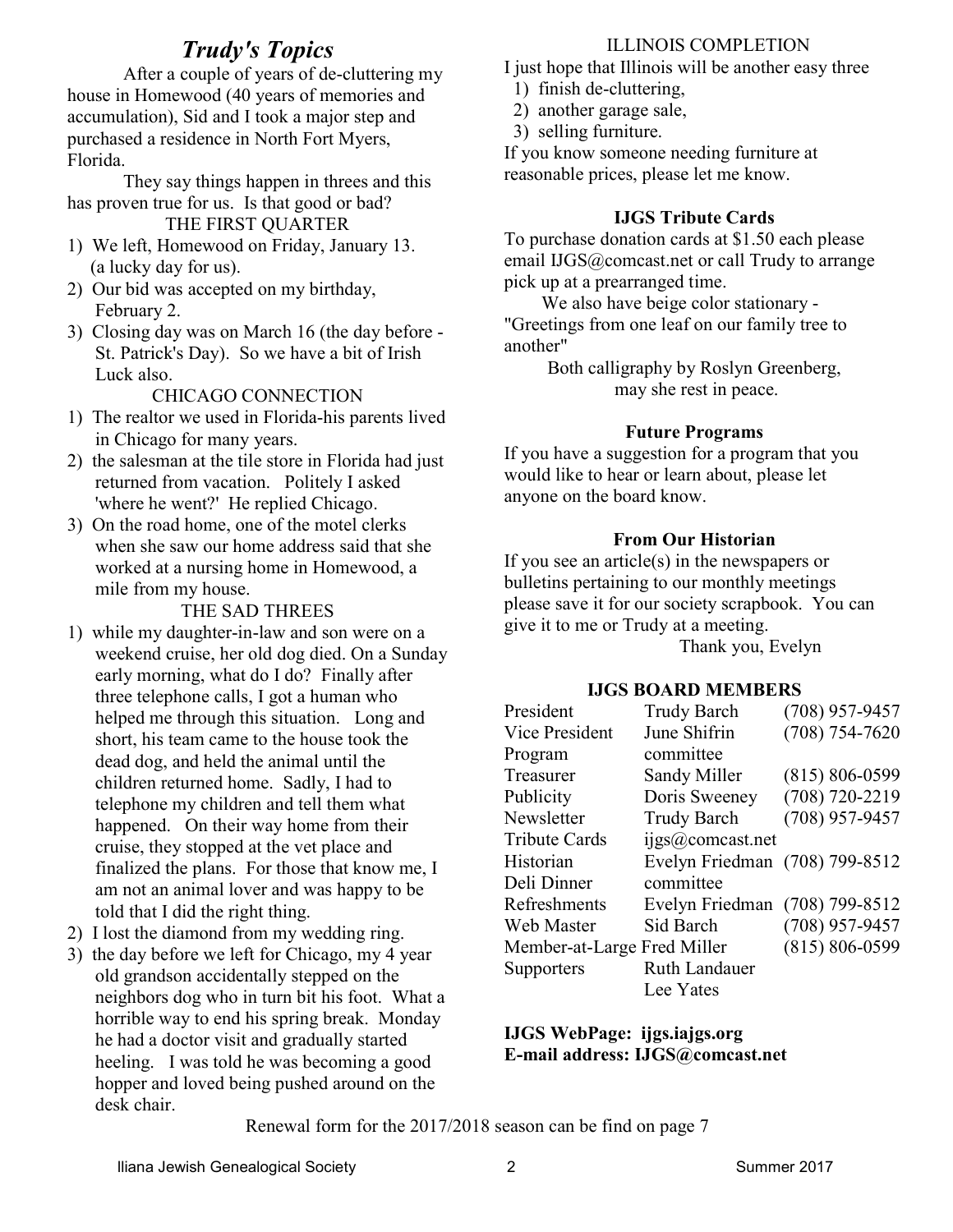ILLIANA JEWISH L GENEALOGICAL LSOCIETY  $R_{\text{o}}_{\text{B}} \text{A}$ 

Annual Deli Dinner

# SUNDAY, August 6, 2017

Bergstein's NY Delicatessen 200 Dixie Hwy. Chicago Heights, Illinois

4:30 p.m. - 7:30 p.m.

Choice of 1) Meat Platter - Corned Beef and Turkey

OR

2) Dairy Platter - herring and fish salads

\$15.00 per person Includes hot and cold drinks and dessert

> RSVP by July 27 to Sandy and Fred Miller (815) 806-0599

- 1) Your preference of meat or dairy platter
- 2) IF you are planning on bringing a dessert

Guests and friends are welcomed

If you would like a flyer sent to a friend/relative, please let us know.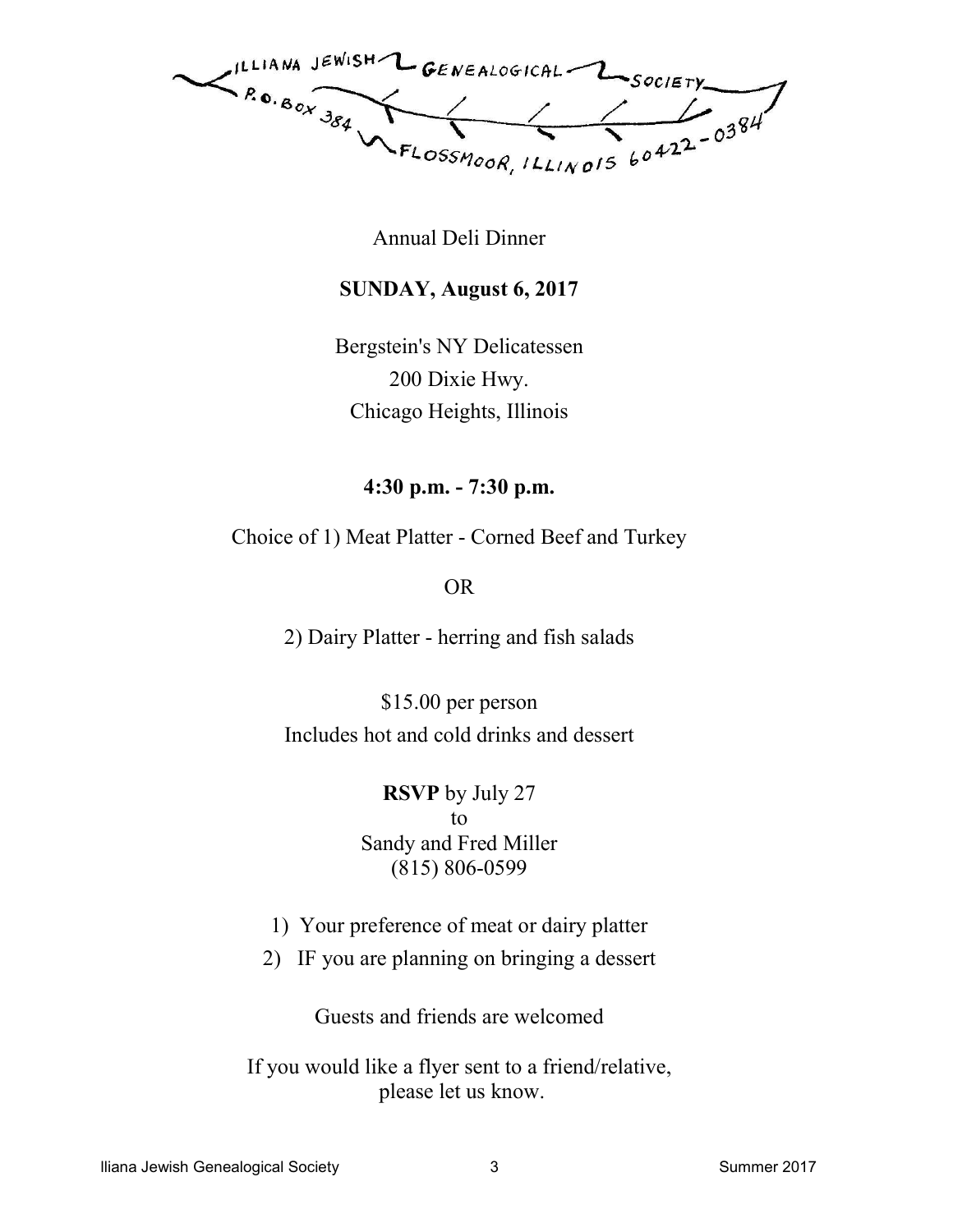#### Early Chicago Naturalization Records

by Phyllis Kramer

 If your ancestors naturalization was before 1917 in Chicago, you can contact IRAD in Chicago. First step might be to find the 1920 census as it requests the year of naturalization.

IRAD...stands for the Illinois Regional Archives Depository.

You can request 2 surnames-they will search the soundex for the name and if found send you the info-at no charge...i believe they ask for a donation. Call or write for their informational handouts and lists of the documents for the county you are interested in. They not only have naturalizations, but births, deaths and marriages, divorce, residence, real property, personal property, estates, school attendance, court actions,

paupers, professions. (not all of the types of records listed above is held by IRAD for every county in Illinois). Most of their records are from 1877 to 1917.

 For Chicago/Cook County: IRAD, Norteastern Illinois University, Ronald Williams Library, 5500 N. St Louis ,Chicago, IL,60625, PH# (773)794-6279.

 For other counties: IRAD Information Services, .Illinois State Archives, Springfield, IL 62756; telephone (217) 785-1266. They will take phone requests.

## New free online searchable JGSI Jewish Chicago Database (JJCD)

 The JGS of Illinois has expanded its existing database of Chicago-area cemetery burial information to include several other useful collections of information with the total number of records now more than 80,000.

 To access the JJCD, go to http://jgsi.org/databasesearch. One can search the entire database or limit the search to a single component of the full database.

 The cemetery information in the JGSI Jewish Chicago Database comprises entries that often include date of death, date of birth and plot location numbers within Chicago-area cemeteries.

Among the additions to the newly expanded database are:

> Memorial plaque transcriptions and photos from two Chicago synagogues: B'nai Zion-Shaare Tikvah and Lawn Manor Beth Jacob Congregation

> Intake reports from the Drexel Home for the Jewish Aged

> Death notices published in the JUF News from 1994 to 2005

> An index with date of birth and date of death information extracted from Chicago Tribune death notices published in the latter half of the 1990s

Database information is still being processed from two Chicago orphanages: the Chicago Jewish Orphans Home, which operated from 1894 to 1942, and the Marks Nathan Jewish Orphan Home, which operated from 1906 to 1948.

The JJCD project has an ultimate objective of combining all possible Chicago-area Jewish genealogical data. A compilation of frequently asked questions related to the JGSI Jewish Chicago Database can be found at http://jgs.jgsi.org/acjd/faq.html.

# Sinai Temple - Champaign, Illinois

By Allen Avner

 In 2003, Sinai Temple members put together a book in observance of their 100th anniversary. It is fully indexed and includes chapters on Jewish war veterans, Jewish burials in the area, and other Jewish organizations in that was part of the early Jewish community (including the world's first Hillel Foundation at the University of Illinois). A brief description of the book is available at http://www.sinaitemplecu.org/centenary.html

 Though a downstate congregation, many Chicago area residents who attended the University of Illinois at Urbana-Champaign may have attended services at Sinai and some may even have been married there.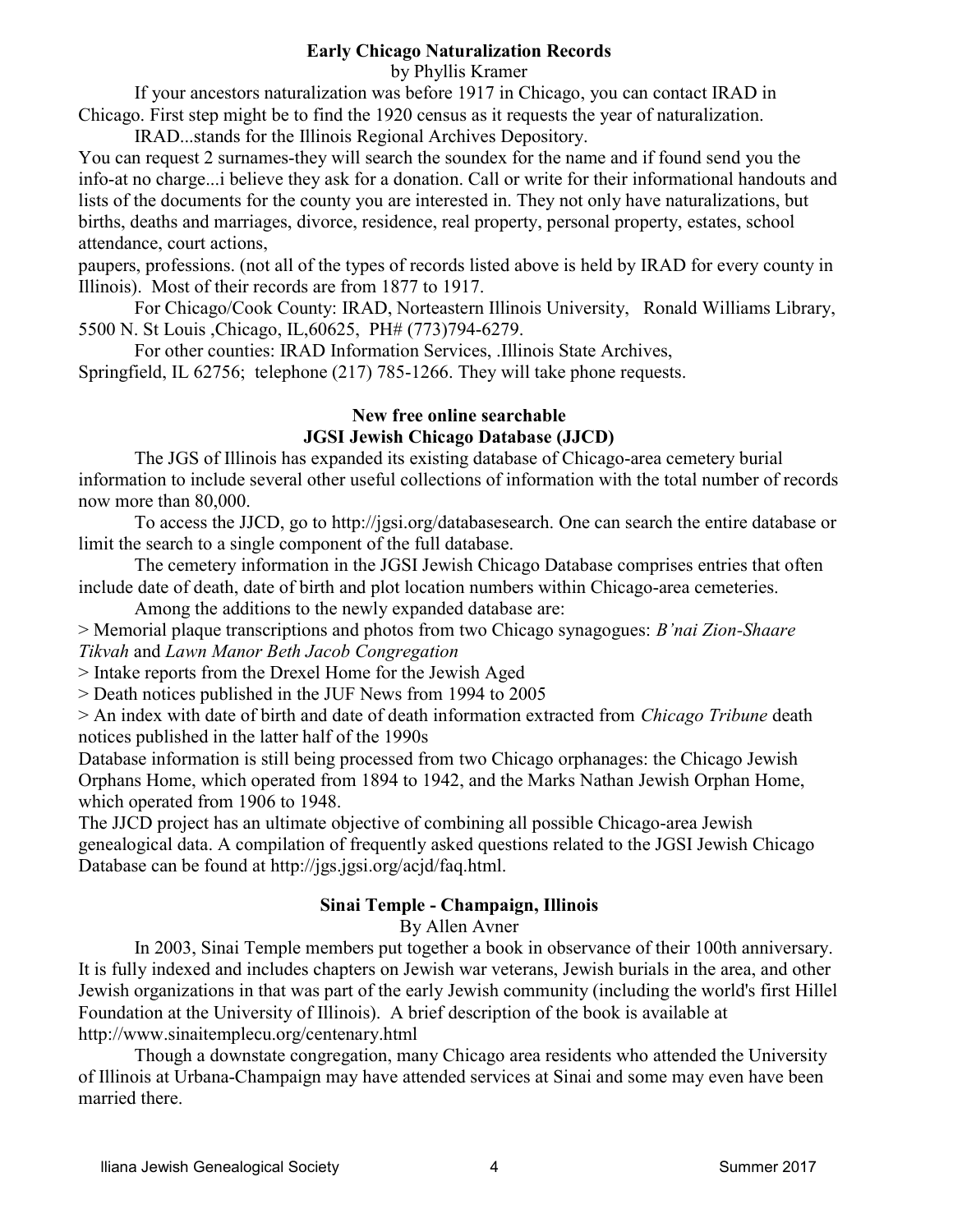#### Pre-1907 Indiana Naturalization Index

by Melissa C. Tennant Genealogy Gems: News from the Fort Wayne Library No. 158, April 30, 2017

 When researching naturalization records for an immigrant ancestor, you will find the records informative and personal, documenting how that the immigrant became a United States citizen. Records created during the naturalization process include the Declaration of Intent, the Petition for Naturalization, and the Naturalization Certificate. A Declaration of Intent or First Papers documented when an immigrant initially declared in court an intention to become a citizen. The Petition for Naturalization or Final Papers was filed when an immigrant completed the application for citizenship. Finally, the Naturalization Certificate was issued when the judge approved the application and declared the immigrant to be a U.S. citizen.

 Prior to 1906, no uniformity existed with respect to naturalization forms. Immigrants could apply to become a U.S. citizen at any court with a seal. Hence, in Indiana, one can find naturalization proceedings documented in the circuit, probate, common pleas and superior courts. In Indiana, clerks would write notes of the court proceedings, which included naturalizations, within the court order books. "An Index to Naturalization Records in Pre-1907 Order Books of Indiana County Courts" (977.2 In1015a), published by the Indiana Historical Society, indexes the naturalization notes found in the court order books from Indiana's nine-two counties. Initially a Works Progress Administration project, this volume was updated by the Indiana Historical Society after index workers completed a page-by-page review of court order books by searching and documenting these naturalization notes.

 The index is organized alphabetically by surname, and then by given name. Each reference includes the county name and the court type, as well as the volume and specific page number. If available, the years covered within the individual volume are also documented, using the last two numbers of the years. When referring to the years, researchers should remember that the index covers records dating from the 1820s to 1906.

With Indiana nicknamed the "Crossroads of America," the state attracted many immigrants, who journeyed through it during the 19th century. For those who settled permanently, it was a time of growth and population shifts. "An Index to Naturalization Records in Pre-1907 Order Books of Indiana County Courts" is a valuable resource for anyone seeking an immigrant in pre-1907 Indiana. Once an ancestor is found, the citation is all that is required in order to locate the court orders. With these details, one can also follow-up with the local court for copies of the naturalization documents that were created at the time of the court orders.

Jan Meisels Allen. Chairperson,

IAJGS Public Records Access Monitoring Committee 10/30/2015 The Midwest Genealogy Center has launched a new research source: free index to 1.5

million National Railroad Pension Records. This collection is being offered in association with the National Archives and Records Administration (NARA). It is available from the Genealogy Quick Look from the Midwest Genealogy Center in Independence MO. You can access the Genealogy Quick Look at: http://www.mymcpl.org/genealogy and clicking on the "Genealogy Quick Look" link.

 Remember this is for the index to the records, not direct access to the records. To access their records directly you have to request them from the National Archives. The information on the index assists in finding the correct record. In addition to having the first and last name of the retiree it helps if you have date of birth and date of death. The records are located in the Atlanta branch of NARA.

 To learn more about the U.S. Railroad Retirement Board, an independent agency of the executive branch of the U.S. government go to: http://www.rrb.gov/opa/agency\_overview.asp.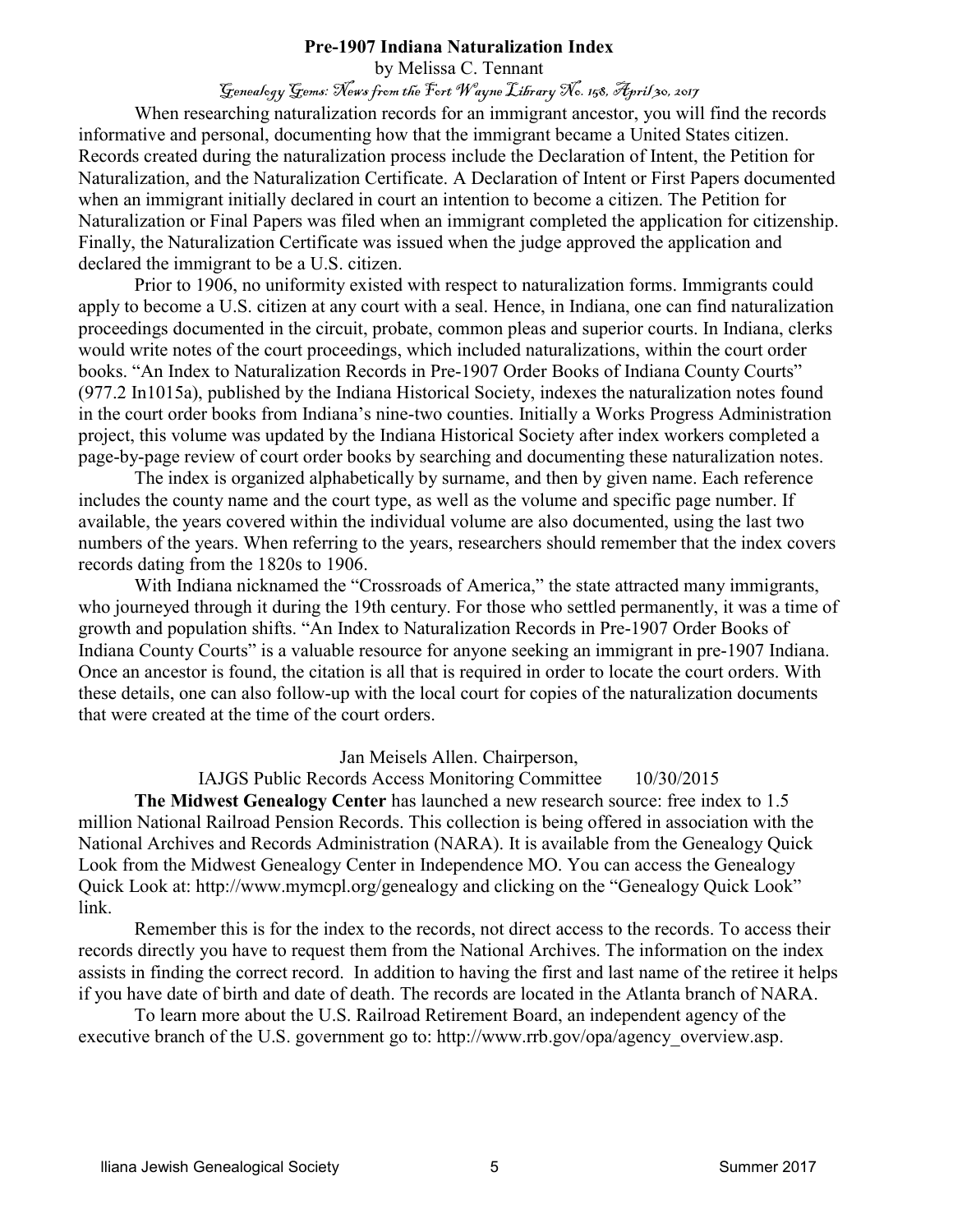## D. Joshua Taylor Named as One of the "Movers & Shakers 2017 Educators" by Library Journal

Eastmans Online Genealogy Newsletter

Dick Eastman 3/18/2017

D. Joshua Taylor, President and CEO of New York Genealogical and

Biographical Society, one of the hosts on PBS Television's Genealogy Roadshow, former president (for four years) of the Federation of Genealogical Societies and all-around "good guy" has received another honor. Library Journal has named Josh as one of the movers and shakers in the industry.

 According to the magazine article, "Working with different libraries on the show and in other pursuits, Taylor has helped to highlight the many ways librarians are go-to resources for all genealogists, as guides to online services and by leveraging their own on-site collections."

# Genealogy and Seniors

Eastmans Online Genealogy Newsletter

Dick Eastman · January 31, 2017

 Kimberley Fowler has written an introductory article that describes some of the reasons why senior citizens are often attracted to genealogy. She writes:

 "Retirees across America are leaving their families an unconventional legacy — knowledge of their family's ancestral roots. In the age of the internet, ancestry and genealogy research has increased with additional access to online historical records. Genealogy and Seniors

 "Older adults who are retired and have time on their hands are taking advantage, making "genealogy the second most popular hobby in the U.S., after gardening," according to Time." You can read the full article in a Place for Mom blog at : http://www.aplaceformom.com/blog/1-30-17-genealogy

AARP magazine (January 2017) mentioned several sites that might be of interest to you.

 share your family story online at thehistoryproject.com design a personal pillow, blanket, calendar at collage.com convert old photos to digital files at difmypics.com

# 500 Years of English Slang in an Online Dictionary

Eastmans Online Genealogy Newsletter

Dick Eastman 10/20/2016

 Find a word or phrase in an old document that you do not understand? If it is slang, you probably can find the meaning in the free, online Green's Dictionary of Slang. For instance, did you know that a mickser is an Irishman who has emigrated to the UK?

 Green's Dictionary of Slang contains nearly 100,000 words supported by over 400,000 citations that go all the way back to the middle ages.

It is the largest historical dictionary of English slang available anywhere, either online or in print.

 Written by Jonathon Green over 17 years from 1993, it reached the printed page in 2010 in a three-volume set containing nearly 100,000 entries supported by over 400,000 citations from circa AD 1000 to the present day. The main focus of the dictionary is the coverage of over 500 years of slang from circa 1500 onwards.

 The dictionary is now available in updated online form for the first time, complete with advanced search tools enabling search by definition and history, and an expanded bibliography of slang sources from the early modern period to the present day. Since the print edition, nearly 60,000 quotations have been added, supporting 5,000 new senses in 2,500 new entries and sub-entries, of which around half are new slang terms from the last five years.

Green's Dictionary of Slang is available at https://greensdictofslang.com

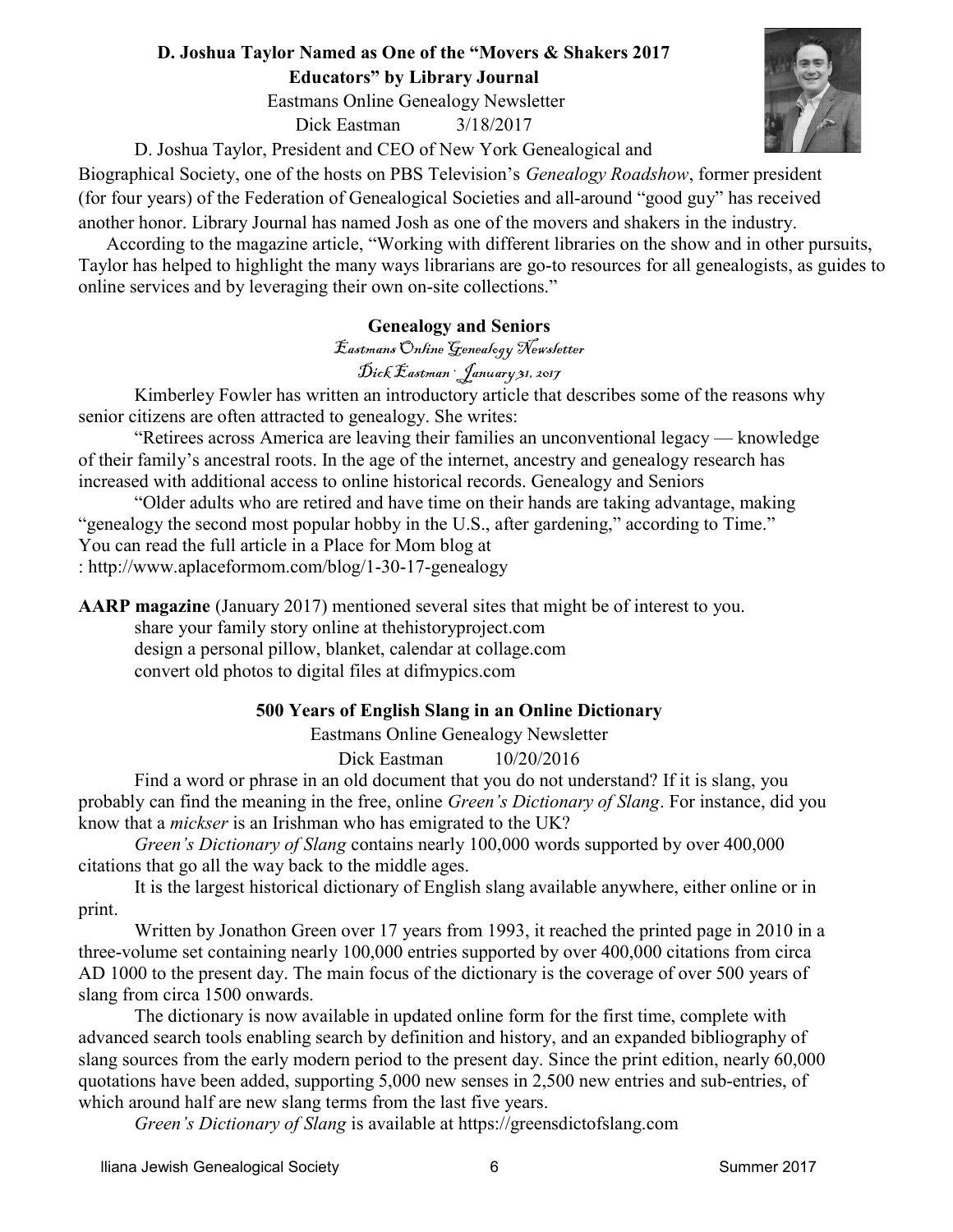## 10 Ways To Jump Start Your Genealogy

WGGS Quarterly 40 Volume XXXV, Number 2

Thomas MacEntee's blogs

Goal Setting: Make a written list of what you want to accomplish.

Embrace Change: If you don't change the way you do things, you will always get the

same results. One important first step is to declutter, both our minds and our environment:

Networking: Connect with other researchers, on message boards, mailing lists Facebook and societies.

Education: Going to conferences is fine, but many of us don't have the time or resources to commit to that level of education. That's where webinars and on-line courses and conferences come in. Many are available for free. Many are available on YOUR schedule. Advice: Here are some ways to get free advice, in addition to those networking methods above:

Limits: You decide what stays and what goes. Focus on what is important to you.

Organization: Clean-Up and Maintenance can be a dreaded activity, but you must if you are going to accomplish your genealogy goals.

Get Out!: It is untrue that everything is now available to genealogists online. Visit a genealogy library, join genealogy societies, attend genealogy conferences, take research trips.

You: Find out what makes you happy, set goals, take care of yourself, embrace change, network, ask for help and understand the roles of others. Don't wait to master all these steps. If you have been paying attention, perhaps you noticed

that all the above steps spell G-E-N-E-A-L-O-G-Y

# ILLIANA JEWISH GENEALOGIGAL SOCIETY

Renewal of Family Membership dues for our society year July 1, 2017 to June 30, 2018 is due now – Please renew at our annual Deli Dinner or you may pay at our summer meetings or send a check for \$20.00 payable to IJGS P.O. Box 384 Flossmoor, Illinois 60422-0384

 $NAME$ 

ADDRESS\_\_\_\_\_\_\_\_\_\_\_\_\_\_\_\_\_\_\_\_\_\_\_\_\_\_\_\_\_\_\_\_\_\_\_\_\_\_\_\_\_\_\_\_\_\_\_\_\_\_\_\_\_\_\_\_\_\_\_\_\_\_\_\_\_\_\_\_\_\_\_\_

(newsletters are mailed to members)

CITY, STATE, ZIP CODE \_\_\_\_\_\_\_\_\_\_\_\_\_\_\_\_\_\_\_\_\_\_\_\_\_\_\_\_\_\_\_\_\_\_\_\_\_\_\_\_\_\_\_\_\_\_\_\_\_\_\_\_\_\_\_\_\_\_

TELEPHONE NUMBER (HOME) \_\_\_\_\_\_\_\_\_\_\_\_\_\_\_\_\_\_\_\_\_\_\_\_\_\_\_\_\_\_\_\_\_\_\_\_\_\_\_\_\_\_\_\_\_\_\_\_\_\_\_\_

 $(CELL)$ 

E-MAIL ADDRESS \_\_\_\_\_\_\_\_\_\_\_\_\_\_\_\_\_\_\_\_\_\_\_\_\_\_\_\_\_\_\_\_\_\_\_\_\_\_\_\_\_\_\_\_\_\_\_\_\_\_\_\_\_\_\_\_\_\_\_\_\_\_\_

(reminders of meetings or other upcoming programs are emailed to you)